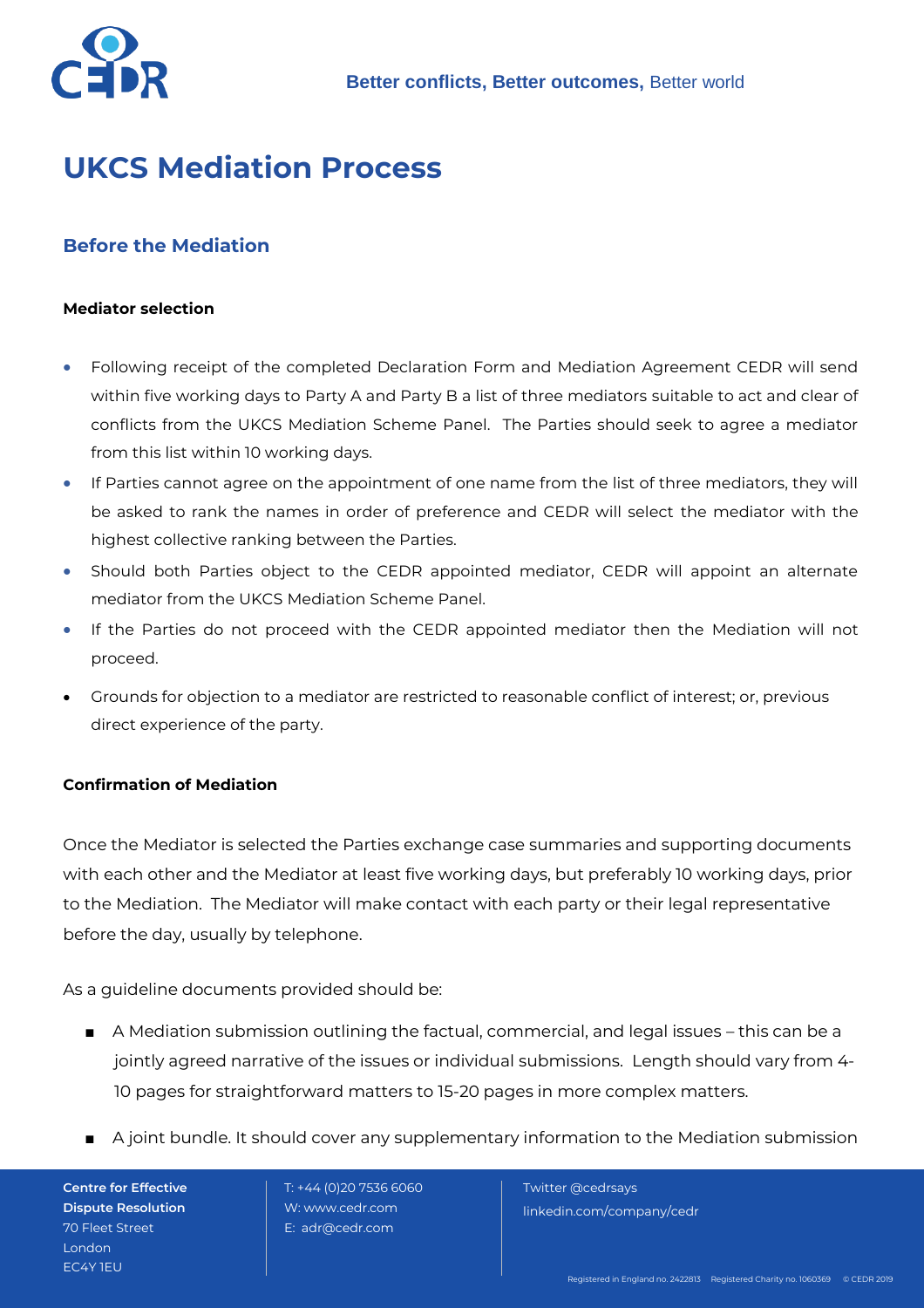

including:

- Schedule of key documents, indexed and paginated
- Short statement outlining type of work/business of your party
- Chronology of key events and negotiation history up to last offer
- List of key individuals defining roles and responsibilities
- Identification of common ground and difference
- Mediation Glossary of technical terms, if relevant

## **The Mediation**

The Mediation should take place no later than 35 working days from referral to CEDR.

The Mediation will begin with the Parties in private rooms and the Mediator will carry out informal introductions. Then, ordinarily, provided the Parties agree, the Mediation will begin with a joint meeting.

At this initial joint meeting, the Mediator will establish ground rules for the day, reaffirming the strict confidentiality of the Mediation and asking each party to respect the rights of the other side(s) to be heard.

The Mediator will ask each party to make an opening statement. This is a summary of the key issues making up their case, not a summary of the documentation. It will often be the first time each party will have heard the other's point of view first-hand. The opening presentation can be made either by the lawyer or party representative, but we recommend the business principals become involved from an early stage.

**Centre for Effective Dispute Resolution** 70 Fleet Street London EC4Y 1EU

 T: +44 (0)20 7536 6060 W: www.cedr.com E: adr@cedr.com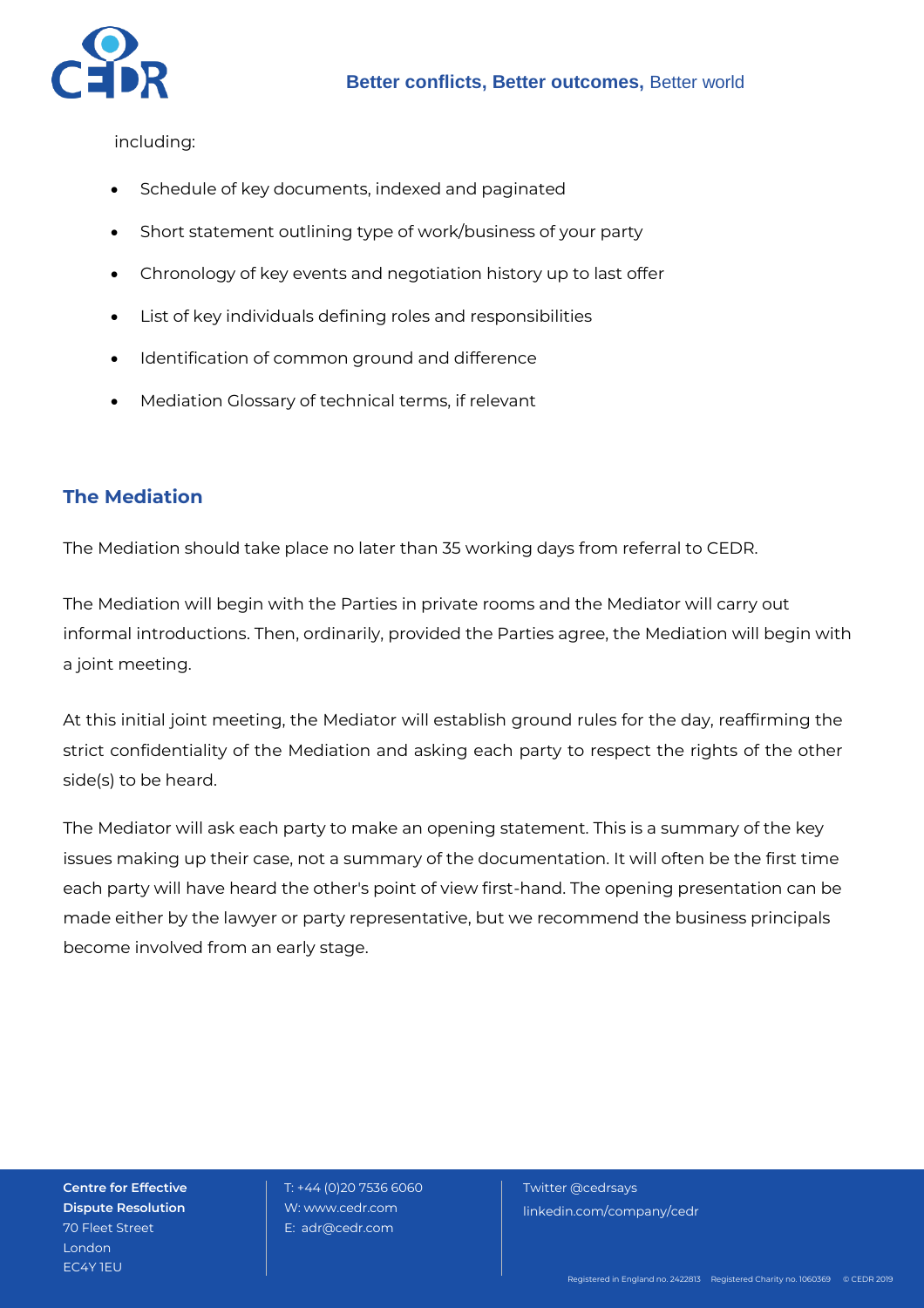

### **Private meetings**

Following the joint meeting, the Mediator is likely to invite the Parties to go to their private rooms where the Mediator will spend time talking with them in confidence. During this time the Mediator will ask the Parties about their expectations and will ask them about the strengths and weaknesses of their case (reality testing).

## **Joint meetings**

The Mediator may decide that progress would be made by bringing the Parties together again. At other times the Mediator may suggest bringing together just the lead negotiators or lawyers or experts to change the dynamics of the Mediation and bring speedier progress.

#### **Settlement**

A settlement is reached when the Parties come to an agreed solution. The lawyers present will draw up an agreement which, when signed, becomes binding. It's therefore essential that each party is represented by someone with full authority to settle the dispute.

#### **Non-settlement**

Disputes which do not settle on the day of Mediation can often settle shortly afterwards In the event of non-settlement, it's likely that the Mediator will ask the Parties' permission to contact them within the following five to ten working days. Further progress can usually be made once the Parties have had time to reflect on the issues that have emerged during the Mediation.

Where Parties cannot reach a settlement, they can leave the Mediation and pursue arbitration, litigation or any other dispute resolution procedure. Everything said or done within the context of the Mediation is covered by without prejudice privilege and cannot be referred to outside the scope of the Mediation.

**Centre for Effective Dispute Resolution** 70 Fleet Street London EC4Y 1EU

 T: +44 (0)20 7536 6060 W: www.cedr.com E: adr@cedr.com